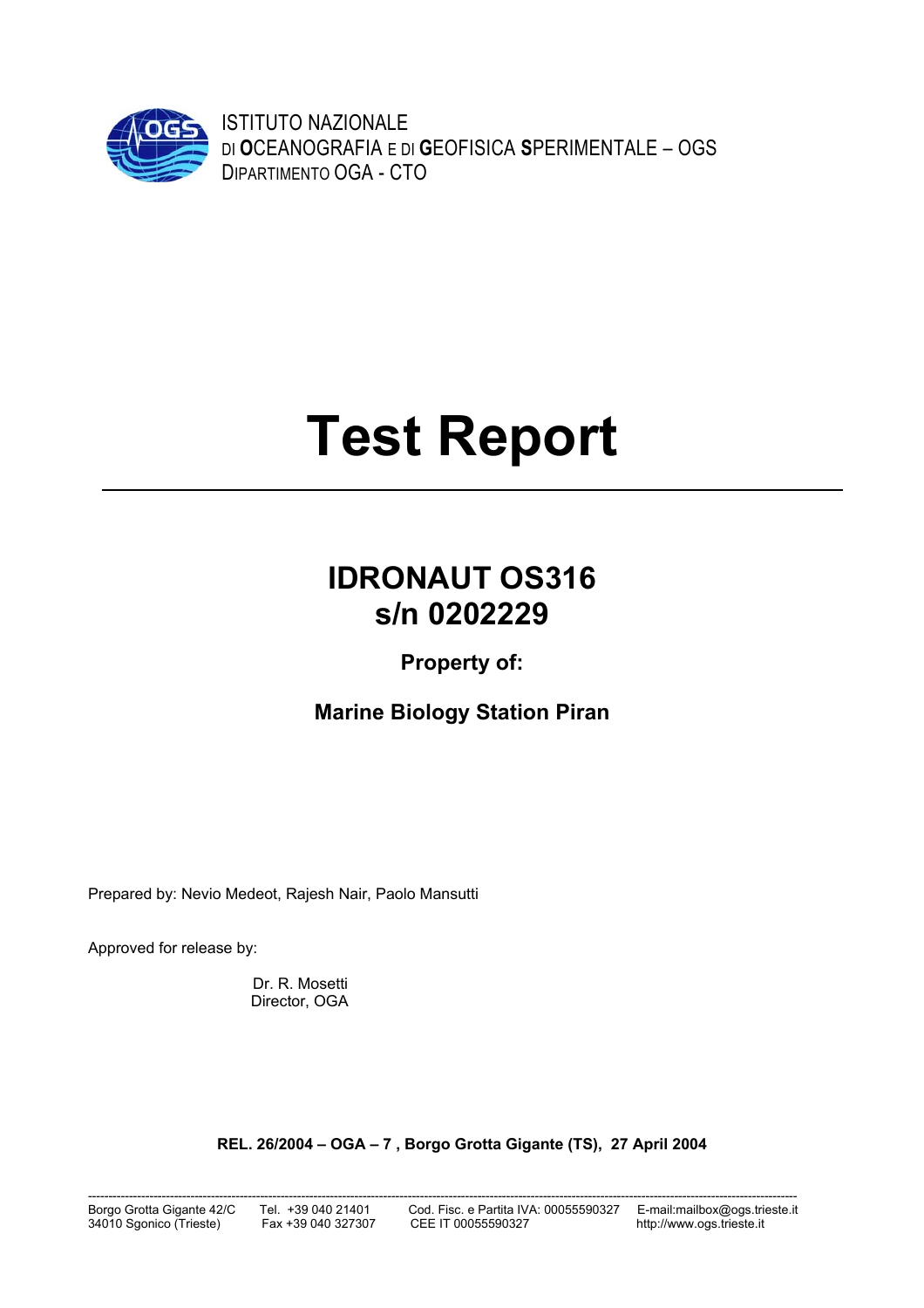

ISTITUTO NAZIONALE DI **O**CEANOGRAFIA E DI **G**EOFISICA **S**PERIMENTALE – OGS DIPARTIMENTO OGA - CTO

## **Test Report**

### **Unit Under Test: IDRONAUT OS316, s/n 0202229**

*Test Equipment* 

| <b>Instrument</b>                    | Model                   | Serial no. |
|--------------------------------------|-------------------------|------------|
| Seawater Calibration Bath            | Hart 7052               | A1A003     |
| <b>Laboratory Salinometer</b>        | Guildline Autosal 8400B | 65744      |
| <b>Precision Digital Thermometer</b> | Hart - 1590             | A1A164     |
| <b>Metal-sheath SPRT</b>             | Rosemount 162CE         | 1844       |

Measurements performed by: Nevio Medeot, Rajesh Nair, Paolo Mansutti

Approved by:

N. Medeot, CTO Group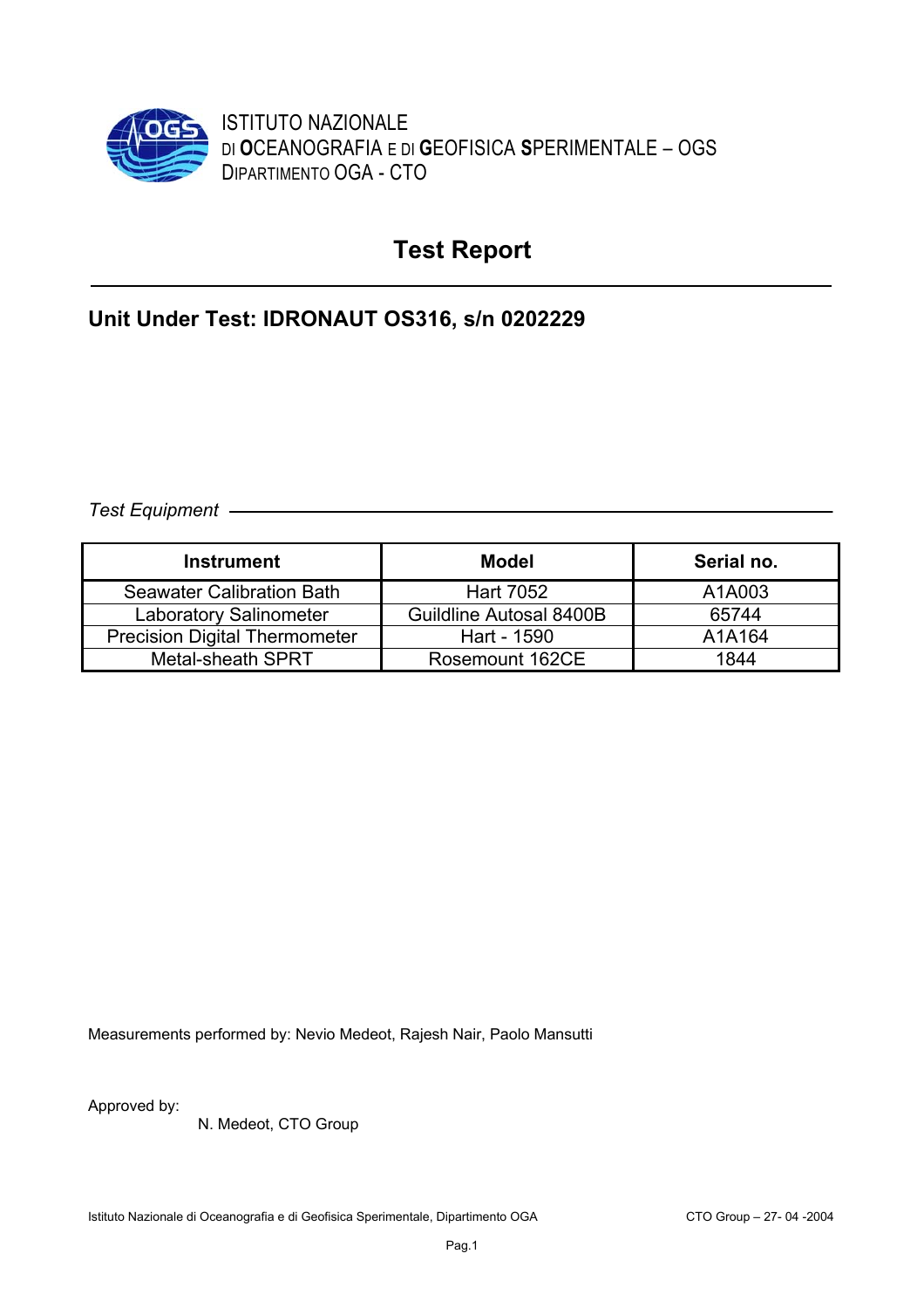

Test date: 27 April 2004

Ambient conditions: Temperature :  $21^{\circ}$  C  $\pm$  0.5° C Relative Humidity : 45% ± 5%

#### **Ol[d1](#page-2-0) temperature calibration coefficients:**

**a** = -244.57866 **b** = 2.3359592 **c** = 0.0010775949

| <b>Reference</b><br>(°C) | <b>Probe units</b><br>(Counts) | <b>Predicted</b><br>$(^{\circ}C)$ | <b>Predicted-Reference</b><br>$(^{\circ}C)$ |
|--------------------------|--------------------------------|-----------------------------------|---------------------------------------------|
| 2.3194                   | 100.987                        | 2.313                             | $-0.006$                                    |
| 4.9943                   | 102.033                        | 4.985                             | $-0.009$                                    |
| 10.1311                  | 104.040                        | 10.119                            | $-0.012$                                    |
| 15.1339                  | 105.992                        | 15.120                            | $-0.014$                                    |
| 20.0685                  | 107.915                        | 20.056                            | $-0.013$                                    |
| 25.0082                  | 109.836                        | 24.994                            | $-0.014$                                    |
| 27.9931                  | 110.996                        | 27.980                            | $-0.013$                                    |

**\*** Accuracy declared by the Manufacturer = ±0.003 °C.

where:

 $\overline{a}$ 

**Reference** = the bath set-point temperatures (in °C; IPTS-68), measured using the reference Standard Platinum Resistance Thermometer;

**Probe units** = the instrument output counts at specific bath set-point temperatures;

**Predicted** = the bath set-point temperatures (in °C; IPTS-68), as computed by the instrument using the old calibration coefficients;

**Predicted-Reference** = the temperature residuals (in °C; IPTS-68), i.e. the difference between the "Predicted" and "Reference" bath set-point temperatures.

<span id="page-2-0"></span>OGS -CTO, Trieste; 04-03-2003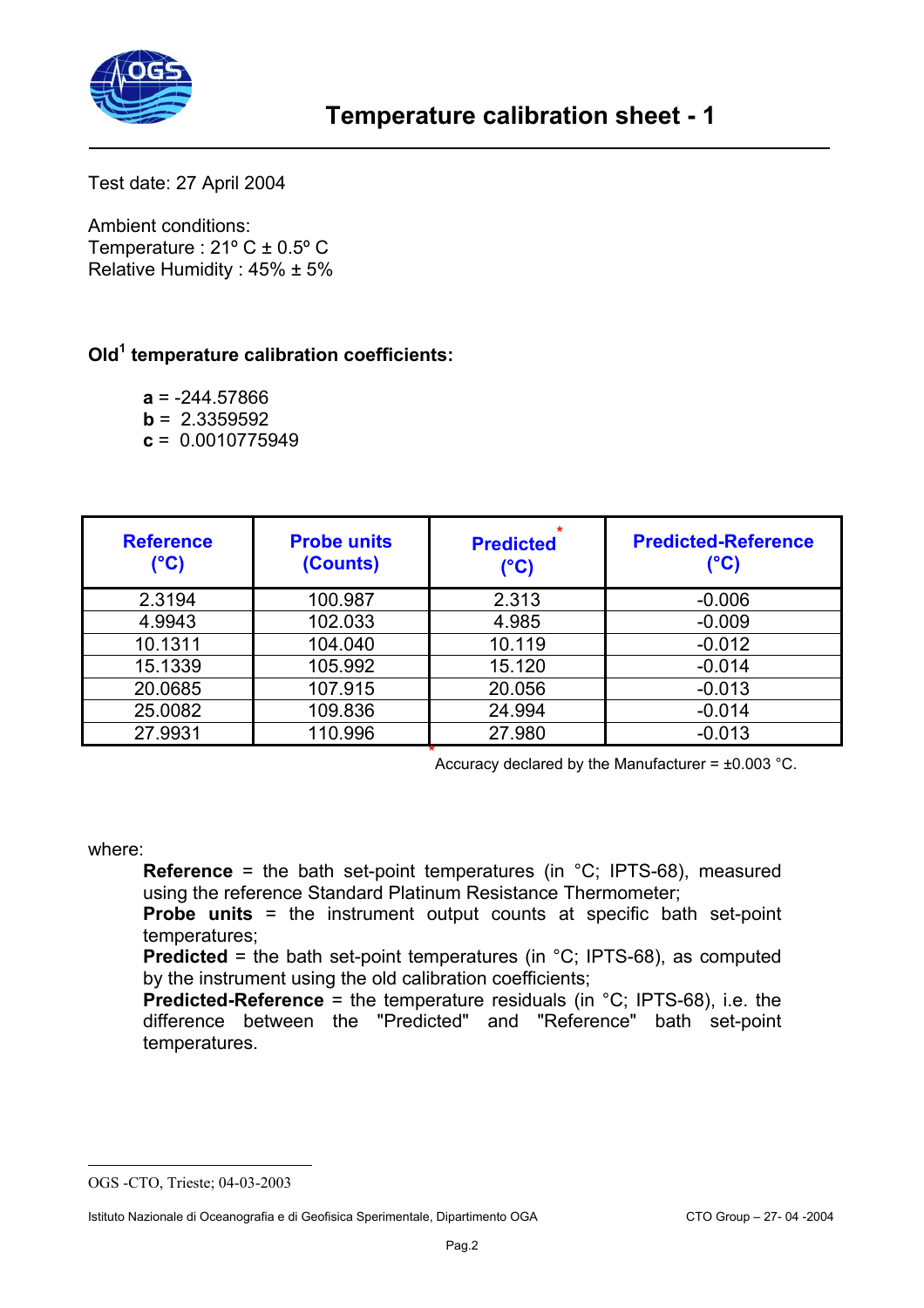

Test date: 27 April 2004

Ambient conditions: Temperature : 21º C ± 0.5º C Relative Humidity : 50% ± 10%

#### **New temperature calibration coefficients:**

**a** = -2.4595020055e+002  $b = +2.3614862141e+000$ **c** = +9.6002859327e-004

| <b>Reference</b><br>(°C) | <b>Probe units</b><br>(Counts) | <b>Predicted</b><br>$(^{\circ}C)$ | <b>Predicted-Reference</b><br>(°C) |
|--------------------------|--------------------------------|-----------------------------------|------------------------------------|
| 2.3194                   | 100.987                        | 2.320                             | 0.001                              |
| 4.9943                   | 102.033                        | 4.994                             | 0.000                              |
| 10.1311                  | 104.040                        | 10.130                            | $-0.001$                           |
| 15.1339                  | 105.992                        | 15.134                            | 0.000                              |
| 20.0685                  | 107.915                        | 20.070                            | 0.002                              |
| 25.0082                  | 109.836                        | 25.008                            | 0.000                              |
| 27.9931                  | 110.996                        | 27.993                            | 0.000                              |

**\*** Accuracy declared by the Manufacturer = ±0.003 °C.

#### where:

**Reference** = the bath set-point temperatures (in °C; IPTS-68), measured using the reference Standard Platinum Resistance Thermometer;

**Probe units** = the instrument output counts at specific bath set-point temperatures;

**Predicted** = the bath set-point temperatures (in °C; IPTS-68), as computed by the instrument using the new calibration coefficients;

**Predicted-Reference** = the temperature residuals (in °C; IPTS-68), i.e. the difference between the "Predicted" and "Reference" bath set-point temperatures.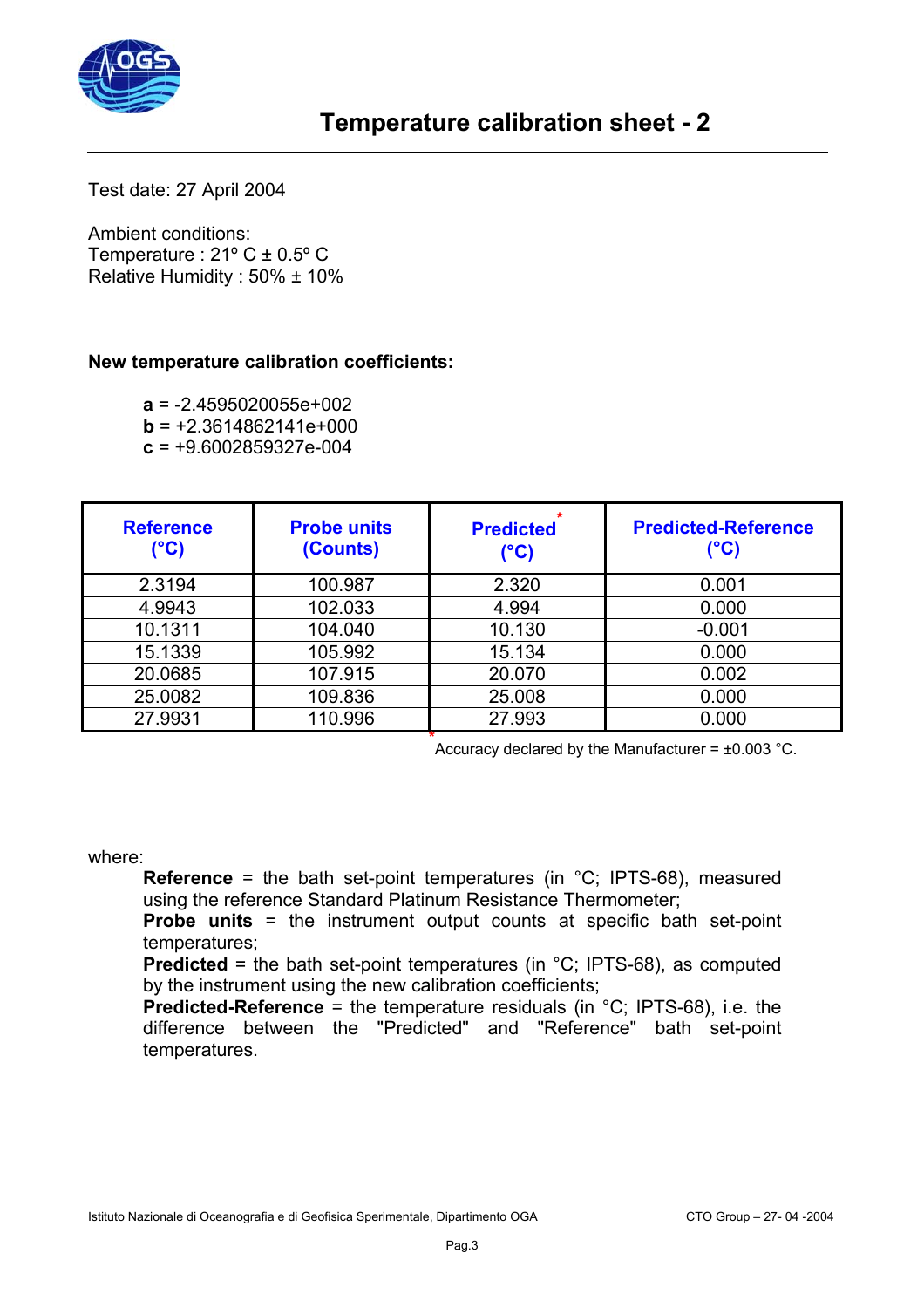

Test date: 26 April 2004

Ambient conditions : Temperature : 21º C ± 0.5º C Relative Humidity : 50% ± 10%

#### **Ol[d2](#page-4-0) conductivity calibration coefficients:**

**a** = +0.022728177  $b = +0.56374139$ **c** = +1.3866447e-005

| <b>Reference</b><br>(mS/cm) | <b>Probe Units</b><br>(Counts) | <b>Predicted</b> <sup>§</sup><br>(mS/cm) | <b>Predicted-Reference</b><br>(mS/cm) |
|-----------------------------|--------------------------------|------------------------------------------|---------------------------------------|
| 38.4667                     | 68.412                         | 38.654                                   | 0.187                                 |
| 43.5977                     | 77.538                         | 43.817                                   | 0.219                                 |
| 48.6100                     | 86.451                         | 48.862                                   | 0.252                                 |
| 53.4230                     | 95.008                         | 53.708                                   | 0.285                                 |
| 58.3730                     | 103.799                        | 58.688                                   | 0.315                                 |

**§** Accuracy declared by the Manufacturer = ±0.003 mS/cm.

#### where:

**Reference** = the reference set-point conductivities (in mS/cm), obtained from inverted salinity measurements (on the Practical Salinity Scale) of the seawater occupying the temperature bath (using a Guildline Autosal 8400B laboratory salinometer) at specific bath set-point temperatures (in °C; IPTS-68);

**Probe Units** = the instrument output counts at reference set-point conductivities;

**Predicted** = the bath set-point conductivities (in mS/cm), as computed by the instrument using the old calibration coefficients;

**Predicted-Reference** = the conductivity residuals (in mS/cm), i.e. the difference between the "Predicted" and "Reference" bath set-point conductivities.

 $\overline{a}$ 

<span id="page-4-0"></span><sup>2</sup> OGS -CTO, Trieste; 04-03-2003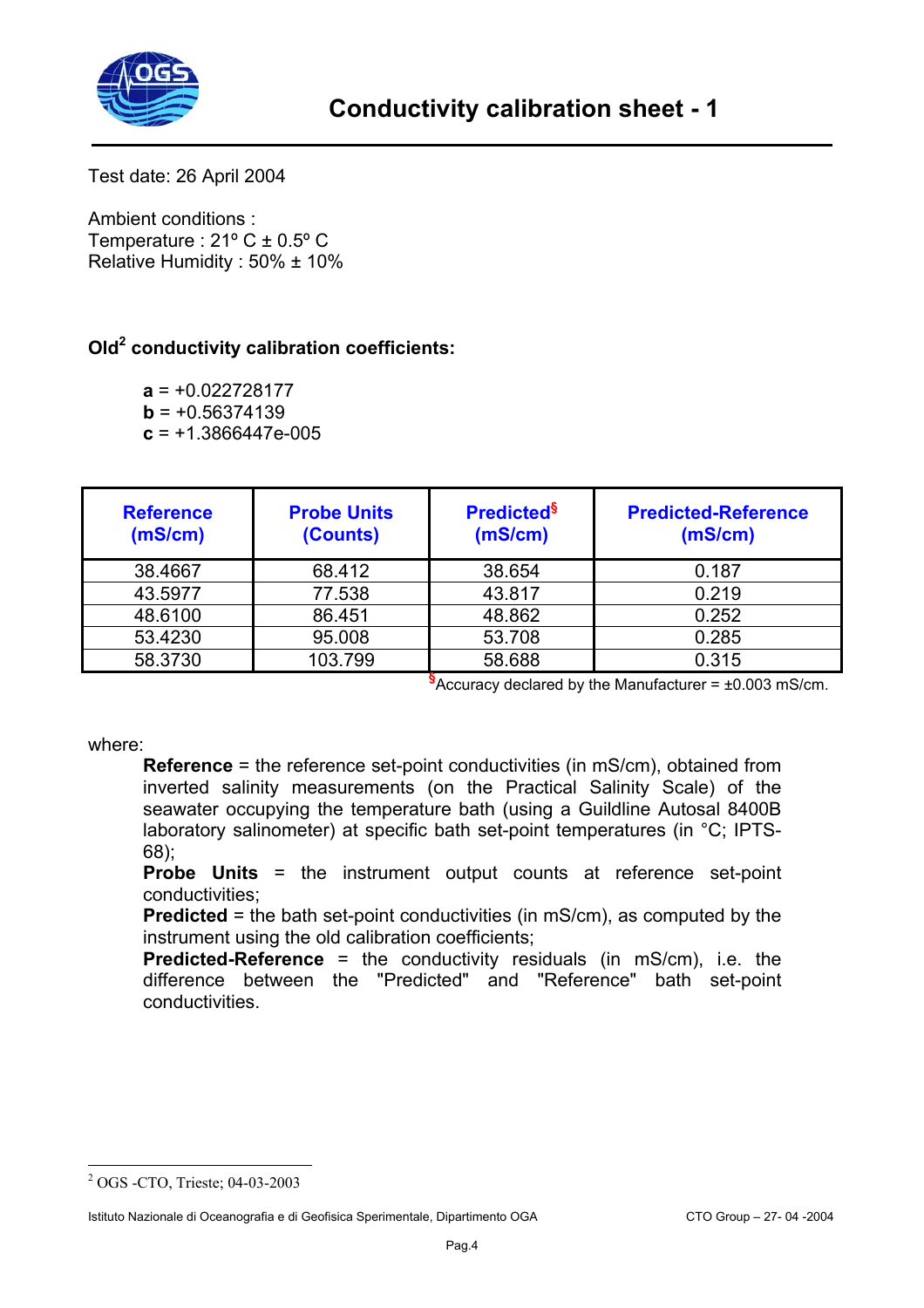



Test date: 26 April 2004

Ambient conditions : Temperature : 21º C ± 0.5º C Relative Humidity : 50% ± 10%

#### **New conductivity calibration coefficients:**

**a** = +8.6777398188e-002  $b = +5.6003503443e-001$ 

**c** = +1.4352667626e-005

| <b>Reference</b><br>(mS/cm) | <b>Probe Units</b><br>(Counts) | <b>Predicted</b> <sup>§</sup><br>(mS/cm) | <b>Predicted-Reference</b><br>(mS/cm) |
|-----------------------------|--------------------------------|------------------------------------------|---------------------------------------|
| 38.4667                     | 68.412                         | 38.467                                   | 0.000                                 |
| 43.5977                     | 77.538                         | 43.597                                   | $-0.001$                              |
| 48.6100                     | 86.451                         | 48.610                                   | 0.000                                 |
| 53.4230                     | 95.008                         | 53.424                                   | 0.001                                 |
| 58.3730                     | 103.799                        | 58.372                                   | $-0.001$                              |

**§** Accuracy declared by the Manufacturer = ±0.003 mS/cm.

where:

**Reference** = the reference set-point conductivities (in mS/cm), obtained from inverted salinity measurements (on the Practical Salinity Scale) of the seawater occupying the temperature bath (using a Guildline Autosal 8400B laboratory salinometer) at specific bath set-point temperatures (in °C; IPTS-68);

**Probe Units** = the instrument output counts at reference set-point conductivities;

**Predicted** = the bath set-point conductivities (in mS/cm), as computed by the instrument using the old calibration coefficients;

**Predicted-Reference** = the conductivity residuals (in mS/cm), i.e. the difference between the "Predicted" and "Reference" bath set-point conductivities.